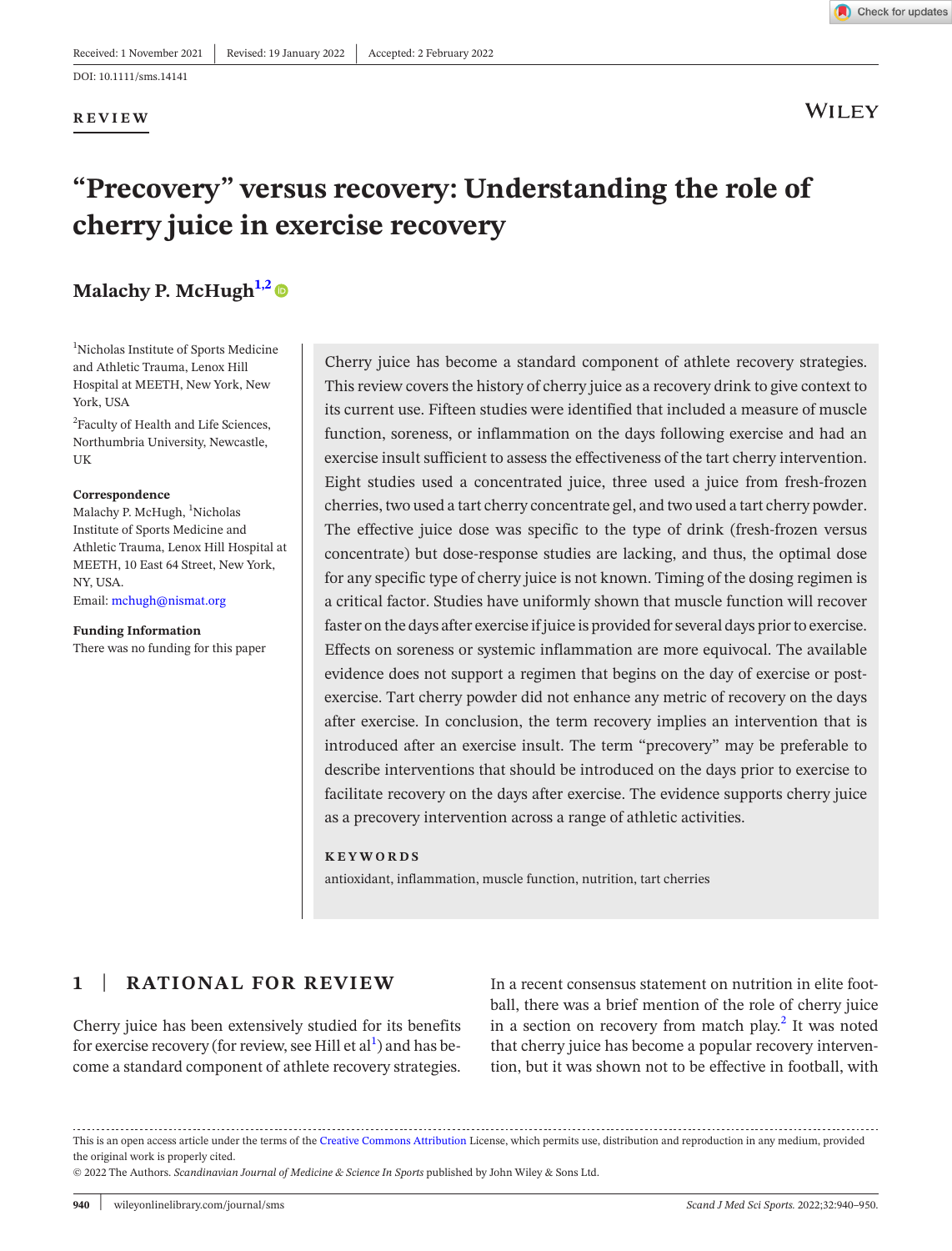one study cited. $3$  The consensus conclusion was that "the available evidence does not support its specific use in football." This interpretation of the Abbott et al. study<sup>3</sup> and the overall conclusion highlights a misconception of the role of cherry juice in exercise recovery. The athletes in the study by Abbott et al.<sup>[3](#page-9-2)</sup> consumed a tart cherry concentrate gel on the day of the exercise and the subsequent days. Typically, cherry juice is consumed for several days prior to the exercise insult, in addition to the day of exercise and the subsequent days. The problem arises in the interpretation of the term recovery as something one does after an event. In this regard, cherry juice should not be regarded as a recovery drink, and it should be regarded as a "precovery" drink, where the term precovery implies an intervention prior to an athletic event.

The purpose of this review is to provide some historical context for the science behind cherry juice as a recovery intervention in sports and exercise. Understanding the genesis of the dosing regimens employed in the early research will provide a better understanding of the disparate subsequent research. While systematic reviews and metaanalyses emphasize the application of strict processes and procedures to assimilate disparate studies, this narrative review will emphasize the nuances that explain conflicting findings. The goal is to provide a practical understanding of the role of cherry juice in exercise recovery. The content is specific to situations where the goal is recovery of function to maintain performance and does not address situations where the goal is to optimize training adaptations, in which case a recovery intervention may not be indicated.

# **2** | **THE GENESIS OF CHERRY JUICE AS A RECOVERY DRINK**

In 2003, Jacob et al.<sup>[4](#page-9-3)</sup> showed that consumption of a bowl of sweet cherries (280 g, approximately 45 cherries) acutely lowered plasma urate and increased indices of antioxi-dant capacity in healthy women. A subsequent study<sup>[5](#page-9-4)</sup> included men and women and extended the intervention to 280 g of sweet cherries daily for 28 days. The notable new finding was that indices of inflammation were reduced, and specifically, C-reactive protein was reduced by 25% and nitric oxide production was reduced by 18%. There was no effect on interleukin-6 or tumor necrosis factor alpha. Based on the anti-inflammatory and antioxidant effects seen with eating a bowl of 45 sweet cherries daily for 28 days, Connolly et al. $^6$  $^6$  examined whether consumption of a cherry juice was effective at reducing indices of exercise-induced muscle damage. This was the first study in humans showing cherry juice to be effective in exercise recovery. Two 355 ml servings (2x12 fl oz) of cherry juice were given daily for 3 days prior to exercise, on the day of exercise, and on the subsequent 4 days. The drink was made using fresh-frozen tart cherries. There were approximately 50–60 cherries in each serving. This dosing regi-men was based on the findings of Kelley et al.<sup>[5](#page-9-4)</sup> showing that eating 45 sweet cherries a day had systemic antioxidant and anti-inflammatory effects. It was presumed that there would be degradation of the phytonutrients during processing of a drink and that the end product would not have the potency of 50–60 fresh cherries. Therefore, two 35 ml servings were given each day to achieve a dose that was more than twice the number of cherries given in the prior studies. $4.5$  Subsequently, the processing of this particular cherry juice drink was refined such that approximately 50–60 cherries could be provided in a 237 ml serving (8 fl oz). A dosing regimen of two 237 ml servings a day was replicated in several subsequent studies, all of which demonstrated efficacy across diverse conditions.<sup>7-10</sup>

## **3** | **WHY TART CHERRY JUICE AND NOT SWEET CHERRY JUICE?**

Both tart cherries and sweet cherries have been shown to have health benefits when consumed in sufficient amounts (for review, see Kelley et  $al<sup>11</sup>$ ). While the phenolic concentration and composition vary between sweet and tart cherries, they also vary between different cultivars of tart or sweet cherries. $<sup>11</sup>$  $<sup>11</sup>$  $<sup>11</sup>$  Generally, both tart and</sup> sweet cherries have a range of different phytonutrients that have both antioxidant and anti-inflammatory effects. $\frac{11}{11}$  $\frac{11}{11}$  $\frac{11}{11}$  In the original studies indicating potential health benefits from cherries, subjects ate bowls of Bing sweet cherries.<sup>[4,5](#page-9-3)</sup> In the subsequent studies, on exercise recovery subjects drank commercially available Montmorency tart cherry juice.<sup>[2,6,8,12–24](#page-9-1)</sup> The fact that commercial juices are made from tart cherries and not sweet cherries is a matter of cost and availability rather than differences in the phenolic concentrations between them. Pitting and juicing 50–100 sweet cherries are a viable alternative to purchasing a ready-made tart juice, but this would be costly, timeconsuming, and dependent on the seasonal availability of cherries.

The exclusive use of Montmorency cherries in the exercise recovery studies does not mean that other cultivars are not as effective. Montmorency cherries are grown predominantly in Michigan in the United States. However, Eastern Europe is one of the largest cherry-growing regions in the world (Turkey, Ukraine, and Poland) with different cultivars of sweet and tart cherries predominating depending on the specific geographic location. To date, there has been no research on exercise recovery examining the potential benefits of cherry juice from these regions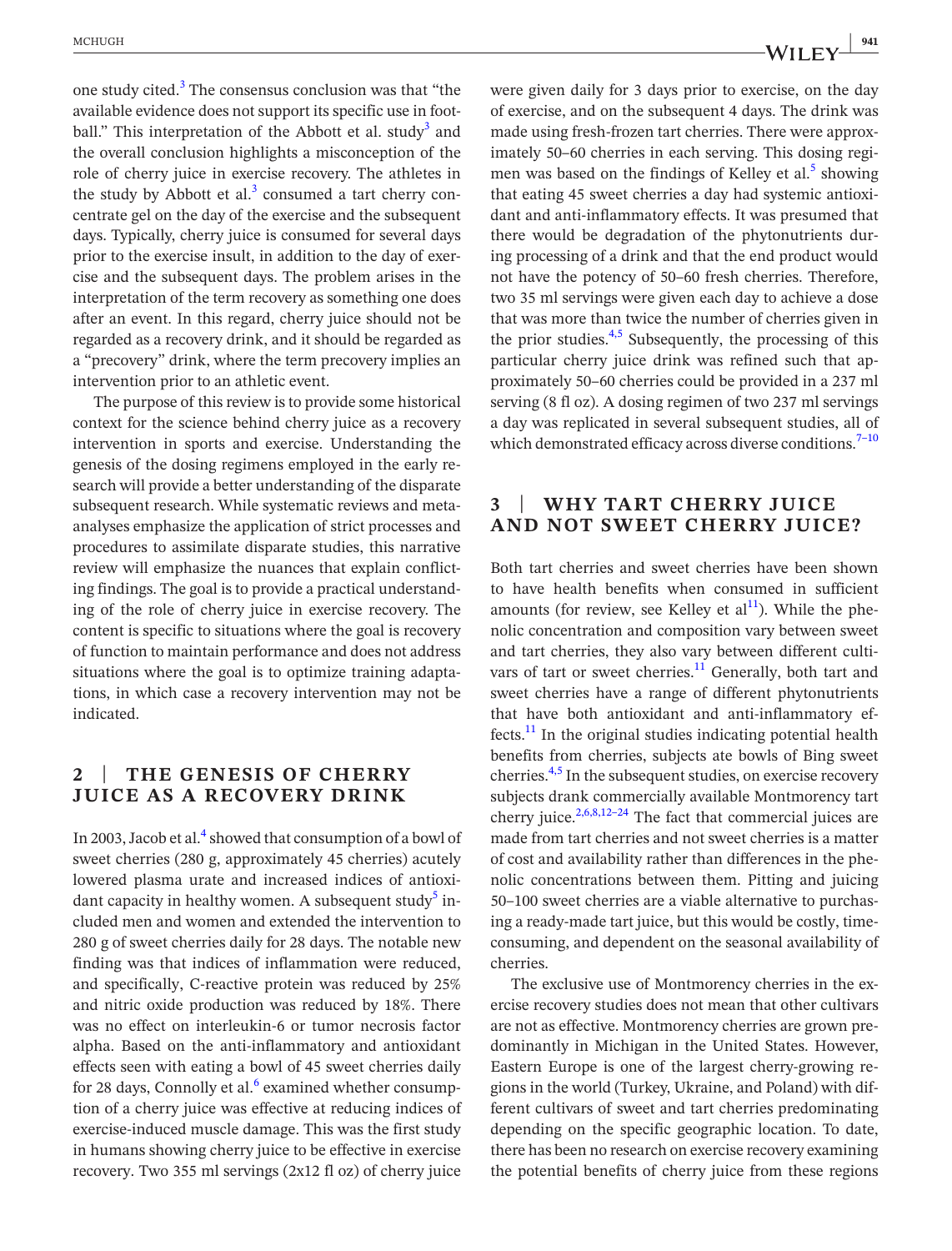and there has only been limited work on the differences in phenolic contents between different cultivars.

## **4** | **COMPARISONS OF PHENOLIC CONTENTS OF PRODUCTS USED IN EXERCISE RECOVERY STUDIES**

A total of 19 studies have tested the effectiveness of six different tart cherry products for improving exercise recovery in humans. Four of the 19 studies tested juices made from fresh-frozen cherries,  $6,8,13,19$  of which three were the same product. $6,8,13$  The juices used in these studies were reported to have a total phenolic content of at least 600 mg and an anthocyanin content of at least 40 mg. Ten of the 19 studies used a juice made from concentrate (all 10 used the same product).<sup>14–18,20–24</sup> The most recent of these studies<sup>24</sup> reported a total phenolic content of 20.2 mg/ml and an anthocyanin content of 7.2 mg/ml. This amounts to 605 mg and 216 mg per 30 ml serving for total phenolic content and anthocyanin content, respectively. The ear-liest of the studies using this juice<sup>[17](#page-9-8)</sup> reported an anthocyanin content of 9.1 mg/ml (273 mg per 30 ml serving) but did not report a total phenolic content. Three of the 19 studies used a tart cherry powder, with two reporting a phenolic content of 991 mg and an anthocyanin content of 66 mg per serving. $25,26$  The other reported 773 mg for phenolic content and 64 mg for anthocyanin content. $27$  The remaining two studies used a tart cherry concentrate gel<sup>[3,28](#page-9-2)</sup> but did not report the phenolic or anthocyanin content. In one of these studies, the gel was diluted to repli-cate the placebo drink.<sup>[3](#page-9-2)</sup> The gel products are essentially a concentrate with a gel agent added to increase viscosity. Therefore, one might assume that the gel products would have a similar phenolic content to the juice concentrates.

It is unclear how the reported anthocyanin content for the cherry juice concentrate used in most studies is 3.3–6.8 times higher than for either the tart cherry powder or the juice from fresh-frozen cherries. The skins of Montmorency cherries contain most of the anthocyanins, and the tart cherry powder used in two studies $25,26$  was exclusively derived from the skins. The total phenolic content per serving was comparable between the juice from fresh-frozen cherries and the juice concentrate, with 28%– 65% higher values for the tart cherry powder.

Besides the type of juice (fresh-frozen versus concentrate versus powder), the 19 studies differed in exercise mode, study population, dosing regimen, and the number and type of outcome measures. One issue with regard to potential health-related or exercise recovery benefits comparing a juice concentrate versus a juice using fresh-frozen cherries is that harsher processing techniques are used in making a concentrate. Degradation of the phytonutrients during the processing is unavoidable and will be greater in the production of a concentrate. In two separate studies, anthocyanin content was shown to be  $60\%^{29}$  $60\%^{29}$  $60\%^{29}$  and 57%<sup>30</sup> lower in Montmorency cherry concentrate versus fresh-frozen Montmorency cherries. In one of these studies, antioxidant activity was 65% lower in concentrate versus fresh-frozen cherries. $^{29}$  $^{29}$  $^{29}$  However, in the other study the opposite was the case, and antioxidant activity was 60% lower per serving in the fresh-frozen versus concentrate.<sup>[30](#page-10-4)</sup> Additionally, in that study anti-inflammatory activity was also lower in fresh-frozen versus cherry concentrate.<sup>[30](#page-10-4)</sup> The limited and conflicting research in the area makes it difficult to make practical conclusions on potential differences in health or recovery benefits of cherry juice from freshfrozen cherries versus cherry concentrate.

An additional consideration, regardless of the type of drink, is that post-production storage affects degradation of the phytonutrients, with heat, and exposure to sunlight, decreasing the effective shelf life. Thus, refrigeration will be advantageous for maintaining potency of any particular cherry juice. To some extent, the recommended dosing regimens for commercially available concentrate versus fresh-frozen juices attempt to account for the potential differences in drink potency with the estimated number of cherries per serving substantially higher in the concentrate (see section 5.1 and 6.3).

#### **5** | **DOSE AND BIOAVAILABILITY**

## **5.1** | **Dosing regimens in exercise recovery studies**

The cherry juice dosing regimens employed in the various studies on exercise recovery have been specific to the actual product being studied. A regimen of two serv-ings a day (355 ml<sup>[6](#page-9-5)</sup> or 237 ml<sup>8,13</sup>) for several days before exercise and for a couple of days after exercise has been employed in studies using a cherry juice made from freshfrozen Montmorency tart cherries. In these studies, it was estimated that participants were taking the equivalent of approximately 100 cherries per day. A regimen of two 30 ml servings a day has been employed in exercise recovery studies using a Montmorency cherry juice concentrate. $14-18,20-24$  In these studies, it was estimated that participants were taking the equivalent of approximately 180 cherries per day.

#### **5.2** | **Dose-response studies**

Four of the exercise recovery studies measured total antioxidant status after the pre-exercise dosing period. $8,17,25,26$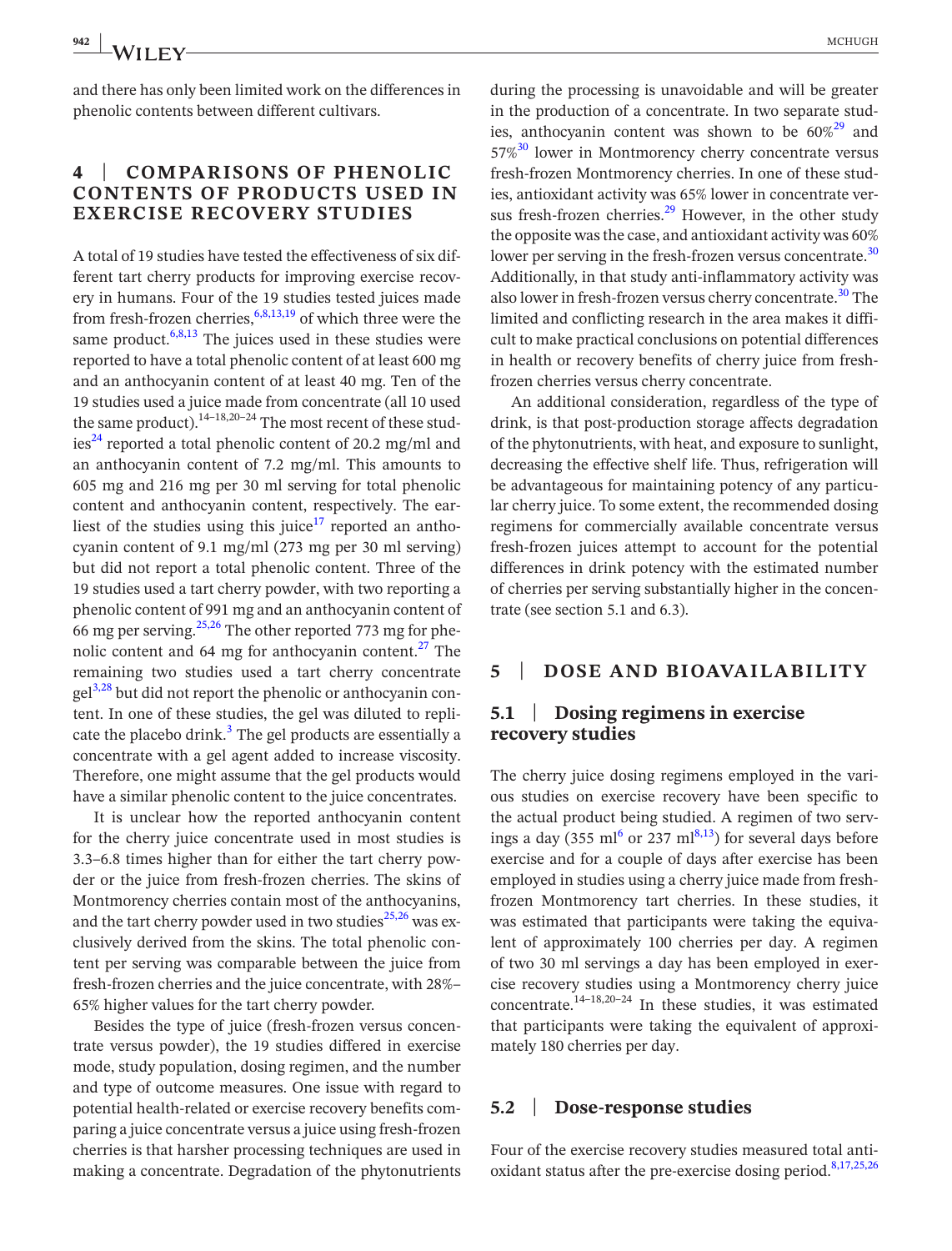In one study, a regimen of two 474 ml a day of cherry juice from fresh-frozen cherries for 4 days was shown to increase total antioxidant status by  $11\%$ <sup>[8](#page-9-9)</sup> By contrast, total antioxidant status was not different from control after 6 days of 60 ml tart cherry juice concentrate per  $\text{d}$ ay<sup>[17](#page-9-8)</sup> or after seven daily ingestions of 480 mg powdered tart cherry capsules. $25,26$  In a non-exercise study, a dosing regimen of 30 ml tart cherry juice concentrate per day for 42 days resulted in a 7% increase in antioxidant sta-tus.<sup>31</sup> Taken together, these five studies<sup>[8,17,25,26,31](#page-9-9)</sup> indicate that cherry juice from fresh-frozen cherries<sup>8</sup> may more readily affect antioxidant status than juice from cherry concentrate<sup>17</sup> or a tart cherry powder<sup>25,26</sup> when the dosing period is 5–7 days. Extending the period of consumption of the cherry juice concentrate to seven weeks can increase antioxidant status. However, an increase in antioxidant status may not be the primary mechanism for improved recovery since indices of recovery were affected despite no change in pre-exercise antioxidant status.<sup>17</sup> Cherries have been shown to have a potent anti-inflammatory effect by inhibiting cyclooxygenase enzyme activity. $30,32$  This effect was shown to be superior to the effect of aspirin but inferior to ibuprofen[.32](#page-10-6)

One study compared the effects of different doses of the same cherry juice. $33$  There were no differences in the responses to a dosing regimen of 30 ml (approximately 90 cherries) versus 60 ml (approximately 180 cherries) of cherry juice concentrate per day for 2 days. Both doses acutely reduced systemic inflammation after the first serving, but values had returned to baseline the next day. Repeating the dose on the second day did result in a sustained reduction in systemic inflammation, with C-reactive protein (CRP) values approximately 35% below baseline on the third day, with similar effects for each dose. Thus, tart cherry juice concentrate can have systemic effects that could be beneficial for exercise recovery, but it appears to take several days to achieve a sustained effect. By comparison, eating a bowl of sweet cherries each day resulted in a non-significant 8% decline in CRP after 8 days and a significant  $25\%$  $25\%$  $25\%$  decline after 28 days.<sup>5</sup> Since healthy men and women generally have extremely low CRP, it is not appropriate to gauge the effectiveness of cherry juice dosing regimens simply on changes in baseline CRP. Testing the effectiveness of cherry juice dosing regimens on CRP in non-exercise studies requires populations with elevated CRP. In patients with mild to moderate arthritis, CRP was higher than normal and a dosing regimen of 474 ml per day of cherry juice from fresh-frozen cherries for six weeks resulted in a 23% reduction in CRP.<sup>[10](#page-9-10)</sup>

In a prior review of the health benefits of cherry juice, Bell et al.<sup>[34](#page-10-8)</sup> acknowledged that it was unclear whether the exercise recovery benefits were due to pre-exercise consumption, post-exercise consumption, or the combination

of both. To date, no study has formally examined this issue but based on changes in antioxidant status $8,17,25,26$  and systemic inflammation<sup>[5,10,33](#page-9-4)</sup> a pre-exercise dosing period would seem to be needed.

### **5.3** | **Bioavailability studies**

Data on the bioavailability of the phytonutrients in cherries are very limited. Kirakosyan et al. demonstrated a diverse distribution of tart cherry anthocyanins across different tissues after supplementing rats' diets with tart cherry powder for seven weeks. $35$  Anthocyanin content was highest in the bladder but also evident in liver, kidney, and brain tissue. Unfortunately, there was no measurement of anthocyanin content in muscle. One study in humans showed that plasma levels of phenolic acids increased by 2–3 times baseline within 1–2 h of consuming 30 ml or 60 ml of tart cherry juice concentrate.<sup>[36](#page-10-10)</sup> However, plasma levels were mostly back to baseline by eight hours, indicating a transient acute effect. In a more recent study, $^{24}$  consuming 30 ml of tart cherry juice concentrate twice daily for seven days resulted in elevations in plasma levels of some phenolic acids compared to placebo. More importantly, this study<sup>[24](#page-10-0)</sup> showed increased expression of antioxidant genes and proteins in skeletal muscle after seven days of cherry juice consumption. Cherry juice consumption also enhanced recovery from eccentric exerciseinduced muscle damage (see section 6.4 and Table [2\)](#page-6-0).

### **6** | **COMPARISON OF THE EXERCISE RECOVERY BENEFITS BETWEEN CHERRY JUICE STUDIES**

## **6.1** | **Inclusion criteria for exercise recovery studies**

The literature on the exercise recovery benefits of cherry juice includes studies with a range of different exercise modes, using different types of cherry juice, with different dosing regimens and different indices of recovery. In order to assimilate the findings, studies were selected based on four criteria:

- 1. The study was a randomized trial on humans.
- 2. The study included a placebo control.
- 3. Recovery indices included at least one of the following: (1) an assessment of strength using a maximal voluntary contraction (MVC) or jump performance using a countermovement jump (CMJ), (2) an assessment of soreness, and (3) a measurement of CRP (an index of systemic inflammation).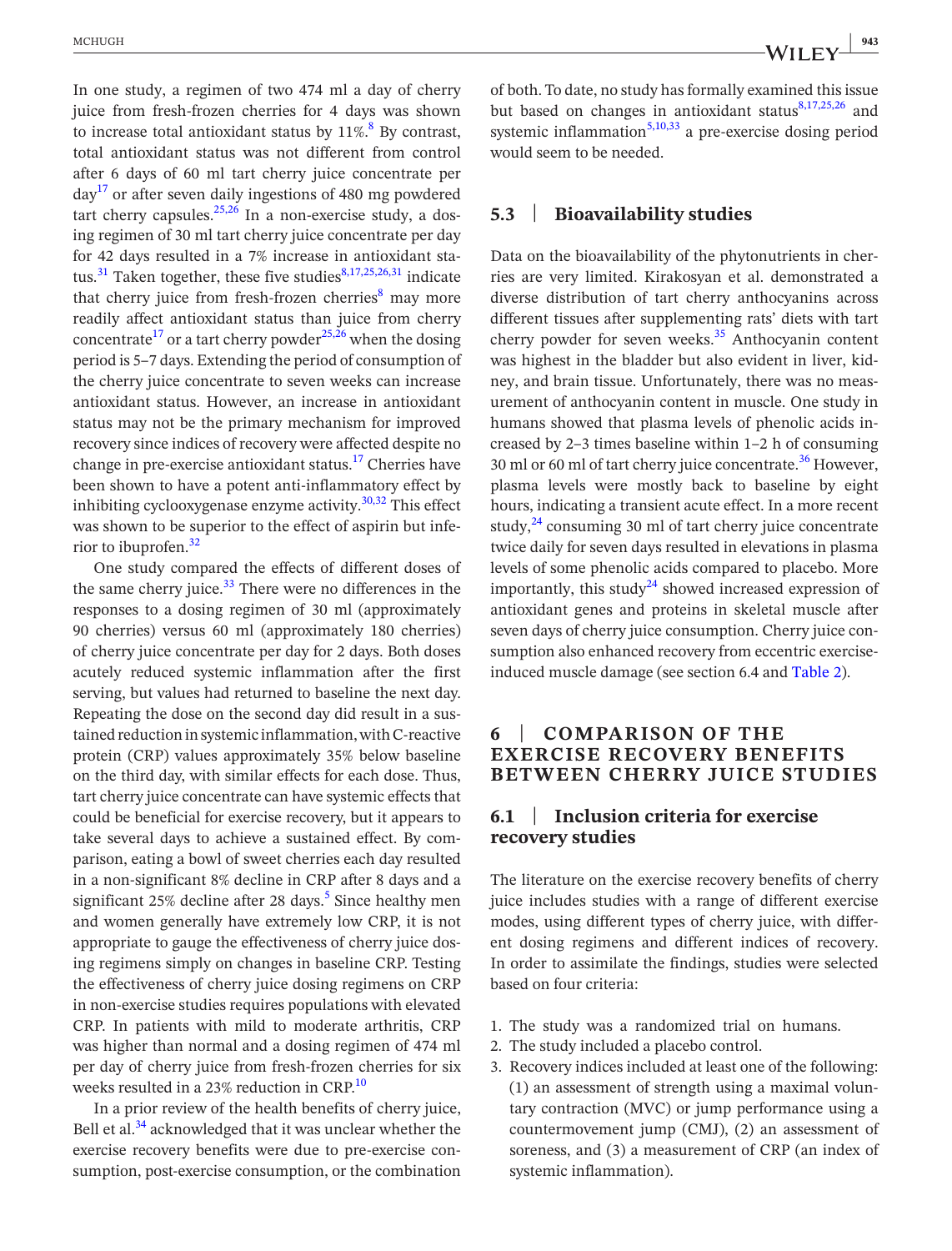- 4. The study involved an exercise intervention sufficient to impair muscle function, cause soreness, or increase systemic inflammation in the control condition.
- 5. The study included measurements of recovery one and two days after the exercise.

Fifteen studies met the inclusion criteria (Table [1\)](#page-5-0). Eight studies used tart cherry juice concentrate, two studies used tart cherry concentrate gel, three used juice from fresh-frozen tart cherries, and two used a tart cherry powder, one served as a diluted drink<sup>[27](#page-10-2)</sup> and one in a cap-sule.<sup>[25](#page-10-1)</sup> The number of cherries per serving and the number of servings are reported, with differentiation according pre- versus post-exercise supplementation (Table [1\)](#page-5-0). The cherries in all 15 studies were Montmorency tart cherries.

Four studies were excluded.<sup>[19,21,22,26](#page-10-11)</sup> In a study of recovery after a rugby match, the game did not induce sufficient impairments to assess the potential benefit of a recovery intervention.<sup>[22](#page-10-12)</sup> For example, CMJ was assessed one day prior to and two days after the game. Decrements in flight time were only 3.8% in the control condition and 3.7% in the treatment condition. It would have been preferable to have measurements one day after exercise when there would have been a greater impairment in CMJ and, therefore, greater potential to detect an effect of a recovery intervention. Additionally, this was a crossover study with juice or placebo provided for five days prior to the match, on the day of the match, and for two days after the match. The study was carried out over two consecutive weeks, with games on consecutive Saturdays. That left only four days for switching to opposite treatment before the second game since participants continued the initial condition for two days post-game. Thus, the dosing regimen could not have been replicated for each condition. More importantly, the lack of a washout period between treatments is a major confounding factor. One similar study using a crossover used a 6-day washout period. $6$  A second study that was excluded involved water polo players in a crossover design.<sup>21</sup> Supplementation with cherry juice or placebo began at the start of a 6-day training regimen, with a match simulation on day 6, and a 5-week washout period between sessions. Four performance measures were made prior to the first training session and again the day after the match simulation on day 6. However, none of the four performance measures showed a statistically significant decrement for either condition; thus, it was not possible to assess the potential benefits of a recovery intervention. A third study was excluded because the only outcome measure was soreness, and it was only recorded at the end of a 24-h relay run and not recorded on subsequent days.<sup>19</sup> The athletes consumed a juice from fresh-frozen tart cherries twice daily for 7 days before the race and on the day of the race. Post-race soreness was significantly lower in the

cherry juice group (22.6  $\pm$  12.6 vs. 45.3  $\pm$  20.5 on a 100point scale). A final study that was excluded compared tart cherry powder capsules to placebo taken for seven days prior to a half marathon race and on 2 days after the race. $26$  Multiple markers of recovery were recorded, including markers of soreness, inflammation, oxidative stress, and hormonal stress. The inflammatory markers included numerous interleukins and other inflammatory markers but did not include a CRP measure. The primary limitation in assessing the recovery benefits of the intervention was that, prior to the run, the subjects already had significant soreness, and more importantly, the soreness was greater in the placebo group versus the tart cherry group. Thus, it was not possible to assess the effect of the intervention of soreness. There was no measure of muscle function. While there were some statistically significant effects of the intervention on a few markers in the immediate post-exercise period, no markers differed between tart cherry and placebo 24 and 48 h after the exercise.

#### **6.2** | **Method of comparison between exercise recovery**

For each of the 15 studies reporting changes in MVC, CMJ, soreness, or CRP at 24 and 48 hr after exercise, an index of protection was calculated for the effects of cherry juice (Table [2\)](#page-6-0). For these calculations, the changes in the control condition were compared to the changes in the cherry juice condition. For example, if MVC was 70% of baseline one day post-exercise in the control condition and 85% of baseline in the cherry juice condition, the index of protection on that day would be 50% (15% change from baseline in cherry juice condition divided by 30% change from baseline in control of condition). If in the original study there was a non-significant change in the control condition for a given marker, an index of protection was not calculated because the exercise stimulus was insufficient to test the efficacy of cherry juice. If the change from baseline in the cherry juice condition was better than baseline (e.g., improved strength), the index of protection was recorded as 100%. If the change from baseline was worse in the cherry juice condition versus control, the index of protection was recorded as 0%. If an index of protection was calculated for a non-significant change, it is indicated in the table by NS after the protection value.

Of the 19 exercise recovery studies that are cited for testing a cherry product (15 meeting the inclusion criteria), seven used a crossover design such that all subjects received the experimental and placebo treatments.[3,6,17,21,22,24,28](#page-9-2) Besides the need for an adequate washout period between treatments, a crossover design introduces the potential confounding effect of the repeated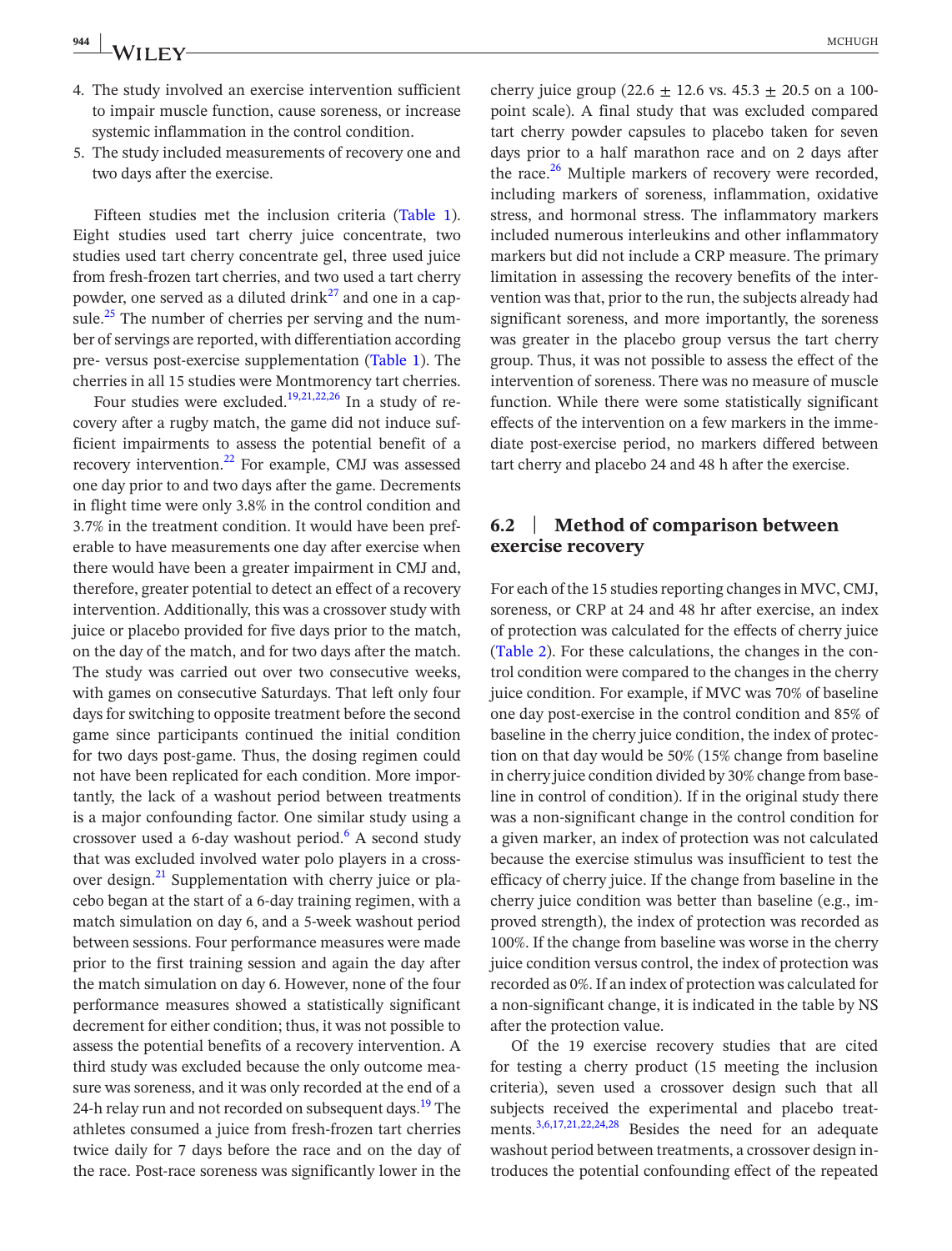| TABLE 1                                  |                                              | Dosing regimens for exercise recovery studies                                                                                                                                                                                                                                                                                                                                                                                                              |                       |                           |                          |                        |                             |                             |                                                 |
|------------------------------------------|----------------------------------------------|------------------------------------------------------------------------------------------------------------------------------------------------------------------------------------------------------------------------------------------------------------------------------------------------------------------------------------------------------------------------------------------------------------------------------------------------------------|-----------------------|---------------------------|--------------------------|------------------------|-----------------------------|-----------------------------|-------------------------------------------------|
| Reference                                | Type of juice                                | Mode of exercise                                                                                                                                                                                                                                                                                                                                                                                                                                           | Sample<br><b>Size</b> | (#cherries)<br>Daily dose | Preexercise<br>#Days     | Post-exercise<br>#Days | Total<br>dose               | Pre-exercise<br>dose        | Indices of recovery                             |
| Bell et al <sup>15</sup>                 | Concentrate <sup>a</sup>                     | Cycling                                                                                                                                                                                                                                                                                                                                                                                                                                                    | ${}^{\circ}$          | 180                       | 4                        | $\epsilon$             | 1260                        | 720                         | CRP +others                                     |
| Bell et al <sup>16</sup>                 | Concentrate <sup>a</sup>                     | Cycling                                                                                                                                                                                                                                                                                                                                                                                                                                                    | $\infty$              | 180                       | 4                        | 3                      | 1440                        | 720                         | MVC, soreness, CRP<br>+others                   |
| Bell et al <sup>14</sup>                 | Concentrate <sup>a</sup>                     | Simulated Soccer                                                                                                                                                                                                                                                                                                                                                                                                                                           | ${}^{\circ}$          | 180                       | 4                        | 3                      | 1440                        | 720                         | MVC, CMJ, soreness,<br>CRP +others              |
| Bowtell et al <sup>17</sup>              | Concentrate <sup>a</sup>                     | Isotonic Quadriceps                                                                                                                                                                                                                                                                                                                                                                                                                                        | $10\,$                | 180                       | 6                        | $\mathcal{L}$          | 1620                        | 1080                        | MVC, soreness, CRP<br>+others                   |
| Brown et al <sup>18</sup>                | Concentrate <sup>a</sup>                     | Intermittent Sprinting                                                                                                                                                                                                                                                                                                                                                                                                                                     | $\overline{10}$       | 180                       | 4                        | 3                      | 1440                        | 720                         | MVC, CMJ, soreness,<br>CRP +others              |
| Lamb et al <sup>20</sup>                 | Concentrate <sup>a</sup>                     | Eccentric Elbow<br>Flexors                                                                                                                                                                                                                                                                                                                                                                                                                                 | $\overline{12}$       | 180                       | 4                        | 4                      | 1620                        | 720                         | MVC, soreness<br>+others                        |
| Quinlan and<br>$\mathrm{Hill}^{23}$      | Concentrate <sup>a</sup>                     | Simulated Soccer                                                                                                                                                                                                                                                                                                                                                                                                                                           | $\overline{10}$       | 180                       | 5                        | $\mathcal{L}$          | 1440                        | 900                         | <b>CRP</b><br>Soreness,<br>MVC, CMJ,<br>+others |
| Wangdi et al <sup>24</sup>               | Concentrate <sup>a</sup>                     | <b>Eccentric Quadriceps</b>                                                                                                                                                                                                                                                                                                                                                                                                                                | 10                    | 180                       | $\overline{\phantom{0}}$ | $\mathcal{L}$          | 1800                        | 1260                        | CRP<br>Soreness,<br>MVC, CMJ,<br>+others        |
| Abbott et al <sup>3</sup>                | Concentrate<br>$\mathrm{(gel)}^{\mathrm{b}}$ | Soccer Match                                                                                                                                                                                                                                                                                                                                                                                                                                               | $\overline{10}$       | 200                       | $\circ$                  | $\mathcal{L}$          | 600                         | $\circ$                     | CMJ, Soreness<br>+others                        |
| Kupusarevic<br>$et$ $al^{28}$            | Concentrate<br>$(\mathrm{gel})^\mathrm{b}$   | Rugby Match                                                                                                                                                                                                                                                                                                                                                                                                                                                | 10                    | 200                       | $\mathcal{L}$            | $\mathcal{L}$          | 1000                        | 400                         | Soreness                                        |
| Connolly et al <sup>6</sup>              | Fresh-frozen <sup>c</sup>                    | Eccentric Elbow<br>Flexors                                                                                                                                                                                                                                                                                                                                                                                                                                 | $\overline{4}$        | 110                       | $\mathfrak{c}$           | 4                      | 880                         | 330                         | MVC, soreness<br>+others                        |
| $\hbox{Hillman et al}\ensuremath{^{13}}$ | Fresh-frozen <sup>c</sup>                    | Plyometric Exercise                                                                                                                                                                                                                                                                                                                                                                                                                                        | $\infty$              | 90                        | 5                        | 4                      | 900                         | 450                         | CMJ, soreness<br>+others                        |
| Howatson et al <sup>8</sup>              | Fresh-frozen <sup>c</sup>                    | Marathon Run                                                                                                                                                                                                                                                                                                                                                                                                                                               | $\overline{10}$       | 110                       | $\overline{5}$           | $\sim$                 | 880                         | 550                         | MVC, soreness, CRP<br>+others                   |
| Beal et al <sup>27</sup>                 | $\mbox{Power}^d$                             | Eccentric Quadriceps                                                                                                                                                                                                                                                                                                                                                                                                                                       | 16                    | ${\rm N/A}$               | 4                        | 7                      | ${\rm N/A}$                 | ${\rm N/A}$                 | MVC, soreness<br>+others                        |
| Lever et al <sup>25</sup>                | Powder <sup>e</sup>                          | Squatting                                                                                                                                                                                                                                                                                                                                                                                                                                                  | $\Box$                | $N/\mathcal{A}$           | $\overline{ }$           | $\mathcal{L}$          | $\mathop{\rm N/A}\nolimits$ | $\mathop{\rm N/A}\nolimits$ | MVC, soreness<br>+others                        |
|                                          |                                              | Note: Sample size refers to cherry treatment. Pre-exercise does not include any juice consumed on the day of exercise. N/A=information was unavailable on number of cherries in a serving. Product information:<br>Abbrevaitions: CMJ. Countermovement jump; CRP. C-reactive protein: MVC. Maximal voluntary contraction.<br><sup>a</sup> CherryActive, <sup>b</sup> Healthspan Ltd, 'CherryPharm/Cheribundi, <sup>4</sup> TartVitaCherry, and 'CherryPURE |                       |                           |                          |                        |                             |                             |                                                 |

<span id="page-5-0"></span>

 $\sim$ 

WILEY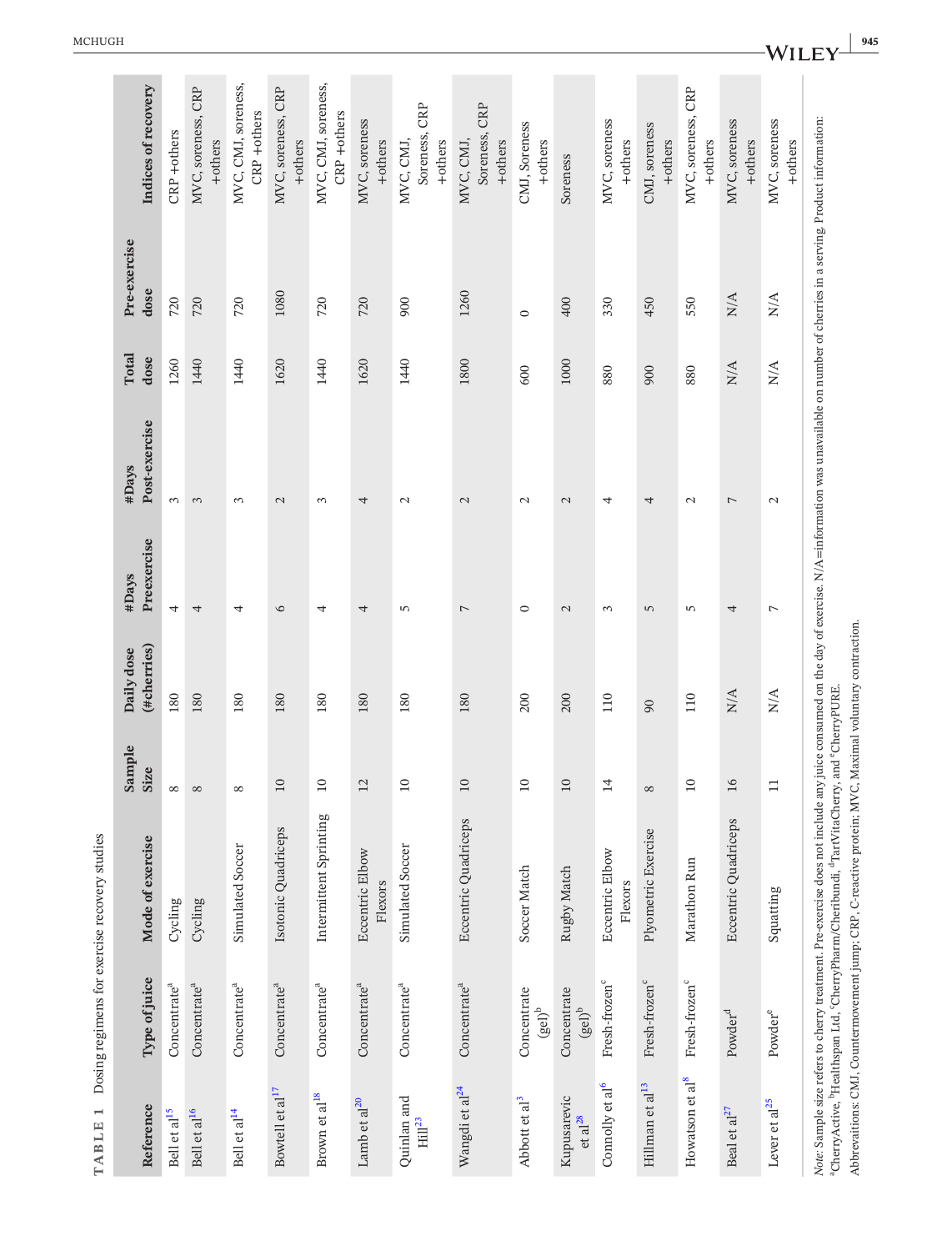| TABLE <sub>2</sub>                  | Index of protection for indices of recovery |                                                                                                                                                                                                           |                                       |                                    |                                         |                                         |                                       |                                       |
|-------------------------------------|---------------------------------------------|-----------------------------------------------------------------------------------------------------------------------------------------------------------------------------------------------------------|---------------------------------------|------------------------------------|-----------------------------------------|-----------------------------------------|---------------------------------------|---------------------------------------|
| Reference                           | MVC at 24 h<br>protection<br>Index of       | MVC at 48 h<br>protection<br>Index of                                                                                                                                                                     | CMJ at 24 h<br>protection<br>Index of | Index of protection<br>CMJ at 48 h | Index of protection<br>Soreness at 24 h | Index of protection<br>Soreness at 48 h | CRP at 24 h<br>protection<br>Index of | CRP at 48 h<br>protection<br>Index of |
| Bell et al <sup>15</sup>            | Not tested                                  |                                                                                                                                                                                                           | Not tested                            |                                    | Not tested                              |                                         | 48%                                   | 42%                                   |
| Bell et al <sup>16</sup>            | $100\%$                                     | 92%                                                                                                                                                                                                       | Not tested                            |                                    | 23%NS                                   | 39%NS                                   | Exercise stimulus insufficient        |                                       |
| Bell et al <sup>14</sup>            | 100%                                        | $100\%$                                                                                                                                                                                                   | 42%                                   | 55%                                | 34%                                     | 49%                                     | 27%NS                                 | 34%NS                                 |
| Bowtell et al <sup>17</sup>         | 40%                                         | 37%                                                                                                                                                                                                       | Not tested                            |                                    | 27%NS                                   | 36%NS                                   | Exercise stimulus insufficient        |                                       |
| Brown et al <sup>18</sup>           | 13%NS                                       | 57%NS                                                                                                                                                                                                     | 50%                                   | 67%                                | 36%NS                                   | 19%NS                                   | 50%NS                                 | 80%NS                                 |
| Lamb et al <sup>20</sup>            | 5%NS                                        | <b>Z%NS</b>                                                                                                                                                                                               | Not tested                            |                                    | $0\%$                                   | $0\%$                                   | Not tested                            |                                       |
| Quinlan and<br>$\mathrm{Hill}^{23}$ | 70%                                         | 86%                                                                                                                                                                                                       | 76%                                   | $100\%$                            | 44%                                     | 74%                                     | Exercise stimulus insufficient        |                                       |
| Wangdi et al <sup>24</sup>          | 38%                                         | 29%                                                                                                                                                                                                       | $0\%$                                 | $0\%$                              | 37%NS                                   | 16%NS                                   | Exercise stimulus insufficient        |                                       |
| Abbott et al <sup>3</sup>           | Not tested                                  |                                                                                                                                                                                                           | $0\%$                                 |                                    | $0\%$                                   | $0\%$                                   | Not tested                            |                                       |
| Kupusarevic<br>$et$ $al^{28}$       | Not tested                                  |                                                                                                                                                                                                           | Not tested                            |                                    | 30%NS                                   | 51%NS                                   | Not tested                            |                                       |
| Connolly et al <sup>6</sup>         | 60%                                         | 74%                                                                                                                                                                                                       | Not tested                            |                                    | 15%                                     | 33%                                     | Not tested                            |                                       |
| Hillman et al <sup>13</sup>         | Not tested                                  |                                                                                                                                                                                                           | Exercise stimulus insufficient        |                                    | 37%NS                                   | 68%NS                                   | Not tested                            |                                       |
| Howatson<br>et al <sup>8</sup>      | 45%                                         | 100%                                                                                                                                                                                                      | Not tested                            | $0\%$                              |                                         | $0\%$                                   | 35%                                   | 33%                                   |
| Beal et al $^{27}$                  | Exercise stimulus insufficient              |                                                                                                                                                                                                           | Not tested                            |                                    | $0\%$                                   | $0\%$                                   | Not tested                            |                                       |
| Lever et $\rm{al}^{25}$             | 10%NS%                                      | $0\%$ NS%                                                                                                                                                                                                 | Not tested                            |                                    | 51%NS                                   | 39%NS                                   | Not tested                            |                                       |
|                                     |                                             | Abbreviations: CMJ, Countermovement jump; CRP, C-reactive protein; MVC, Maximal voluntary contraction.<br>Note: Values showing statistically significant improved recovery with cherry juice are in bold. |                                       |                                    |                                         |                                         |                                       |                                       |

<span id="page-6-0"></span>

**946**  $\begin{bmatrix} \mathbf{M} & \mathbf{M} & \mathbf{M} & \mathbf{M} & \mathbf{M} & \mathbf{M} & \mathbf{M} & \mathbf{M} & \mathbf{M} & \mathbf{M} & \mathbf{M} & \mathbf{M} & \mathbf{M} & \mathbf{M} & \mathbf{M} & \mathbf{M} & \mathbf{M} & \mathbf{M} & \mathbf{M} & \mathbf{M} & \mathbf{M} & \mathbf{M} & \mathbf{M} & \mathbf{M} & \mathbf{M} & \mathbf{M} & \mathbf{M} & \mathbf{M} & \mathbf{M} & \mathbf{M}$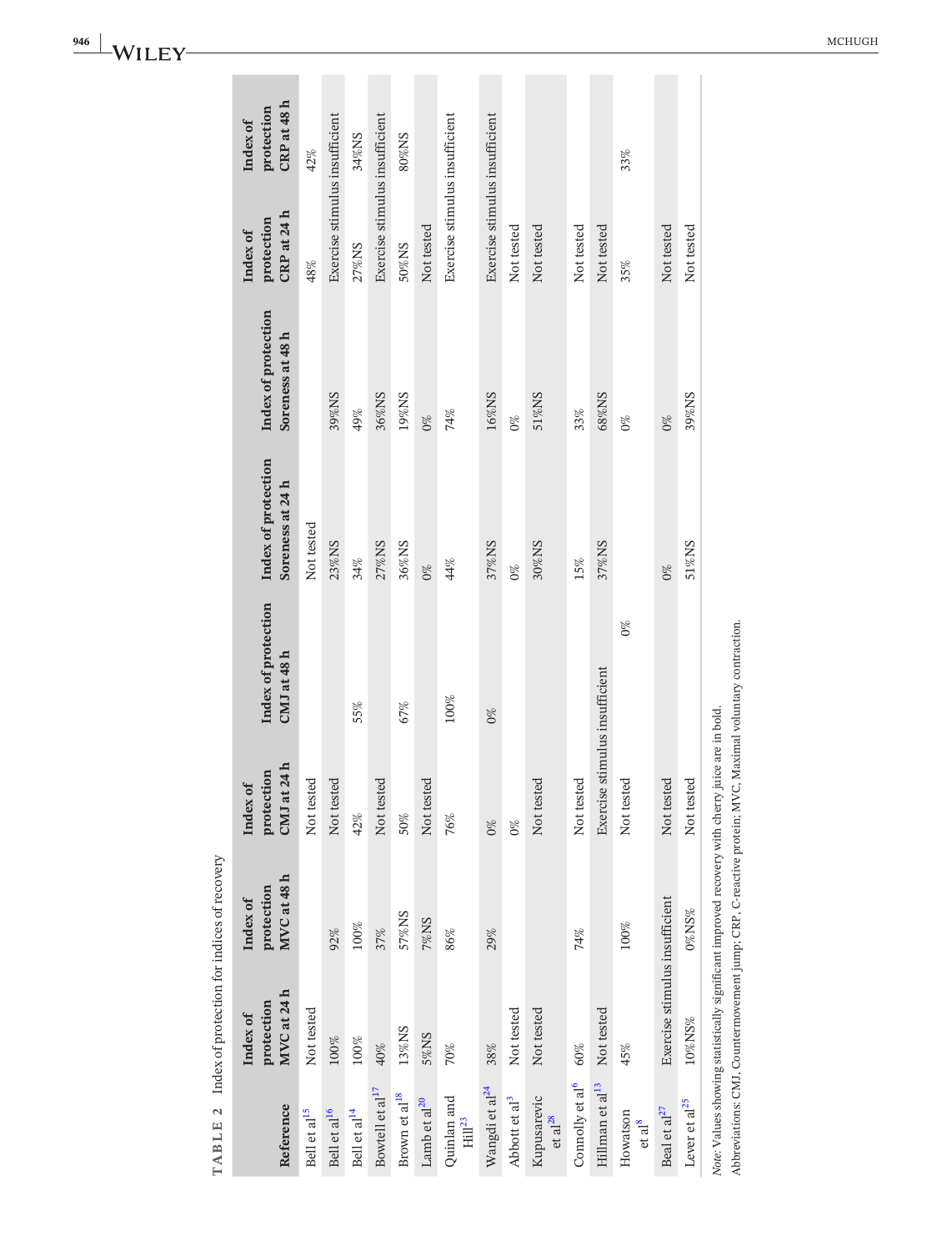bout effect. Three of the seven crossover studies $6,17,24$  used a contralateral limb design, whereby the exercise insult was applied to the contralateral limb after the second treatment. This diminishes, but does not eliminate, the confounding effect of the repeated bout effect. The other four crossover studies<sup>[3,21,22,28](#page-9-2)</sup> involved team sports. For three of these studies,  $3,22,28$  the exercise was match play, so the athletes should have been sufficiently exposed to the stress that any repeated bout effect would be small or absent. The other involved training exercises and simulated  $play<sup>21</sup>$  and might have incurred a repeated bout effect. However, the exercise stimulus was insufficient to affect the recovery metrics and the effectiveness of the intervention could not be assessed.

## **6.3** | **Summary of dosing regimens and exercise interventions**

(Table [1](#page-5-0)) Of the 15 studies that met the inclusion criteria, the exercise stimulus was an actual or simulated field sport in five studies, endurance cycling in two studies, endurance running in one study, plyometric exercise in one study, and isolated eccentric or isotonic exercise of single muscle groups in five studies and multiple muscle groups in one study. The sample sizes ranged from eight to 16 with an average of 10 subjects per study. The average  $( \pm SD)$  number of days juice was consumed prior to exercise was  $4.3 \pm 1.8$  with a range of 0 to seven days. Only one study did not provide juice on days prior to the exercise stimulus, providing juice on the day of exercise and on the subsequent two days.<sup>[3](#page-9-2)</sup> The total estimated dose in terms of number of cherries averaged  $1508 \pm 165$  (range 1260 to 1800) for the studies using a juice made from concentrate, 540 and 1000 for the two studies using a gel, and  $887 \pm 12$  for studies using a juice made from fresh-frozen cherries (two had a total of 900 and the other 880 cherries). An estimate of total dose of cherries was not available for the two studies using a tart cherry powder. The total estimated dose of cherries provided on the days prior to exercise was  $855 \pm 210$  (range 720–1260) for the studies using a juice made from concentrate, 0 and 200 for the two studies using a gel, and  $443 \pm 110$  for the three studies using a juice made from fresh-frozen cherries (330–550).

## **6.4** | **Summary of the index of protection provided by cherry juice**

(Table [2](#page-6-0)) Eleven of the 15 exercise recovery studies that met the inclusion criteria assessed MVC, six assessed CMJ, four assessed MVC and CMJ, 13 assessed soreness, and eight measured CRP. Thirteen of the 15 studies had some

measure of muscle function (MVC and/or CMJ); however, two of these had an insufficient exercise insult to affect either MVC or CMJ. Of the remaining 11 studies, eight showed enhanced recovery of function (MVC or CMJ); these included 6 of 7 studies using a cherry juice concentrate (4–7 days pre-exercise dosing) and 2 of 2 studies using juice from fresh-frozen cherries (3 days and 5 days pre-exercise dosing). Of the three studies with no effect on function, one used a cherry juice concentrate (4 days preexercise dosing), one used a cherry concentrate gel (0 days pre-exercise dosing), and one used a tart cherry powder (7 days pre-exercise dosing).

For the 10 studies that assessed MVC and had an adequate exercise stimulus, the average index of protection was  $34 \pm 30\%$  one day after exercise and  $58 \pm 38\%$  at two days. For the five studies that assessed CMJ and had an adequate exercise stimulus, the average index of protection was  $48 \pm 35\%$  one day after exercise and  $44 \pm 39\%$  at two days. One of the studies showed no protection used a single limb  $CMJ<sup>24</sup>$  $CMJ<sup>24</sup>$  $CMJ<sup>24</sup>$ . The exercise was unilateral eccentric quadriceps exercise. Of note, cherry juice did protect against strength loss in that study. $^{24}$  $^{24}$  $^{24}$ 

Soreness was recorded in 14 of the 15 studies. Cherry juice was effective at reducing soreness in three of the studies (index of protection 15%, 34%, 44% at 1 day, 33%, 49%, and 74% at 2 days). Of the 10 studies that showed no significant protection against soreness, four had zero protection, with the remaining six studies showing nonsignificant protection ranging from 23% to 51% one day post-exercise and from 19% to 68% two days post-exercise. For all 14 studies recording soreness, the index of protection was  $29 \pm 18\%$  one day post-exercise and  $30 \pm 25\%$  two days post-exercise. There were no consistent distinctions in dose, timing, or exercise mode between the three studies showing protection against soreness and the 10 studies showing no protection.

CRP was measured in eight of the 15 studies, with two showing a significant protective effect of cherry juice (48% and 35% protection one day post-exercise, and 42% and 33% protection two days post-exercise), two showing non-significant effects (27% and 50% one day post-exercise, and 34% and 80% two days post-exercise), and four having an insufficient exercise stimulus to affect CRP. The primary distinction between the studies showing a protective effect and those not showing a protective effect was the mode of exercise. Both studies with a protective effect involved endurance exercise (cycling and running), while both studies showing no protective effect involved simulated soccer activity (intermittent sprinting). The index of protection for the four studies with a sufficient exercise stimulus was  $40 \pm 11\%$  on day 1 and 47  $\pm$  22% on day 2. It is important to appreciate that the CRP values are small unless the exercise insult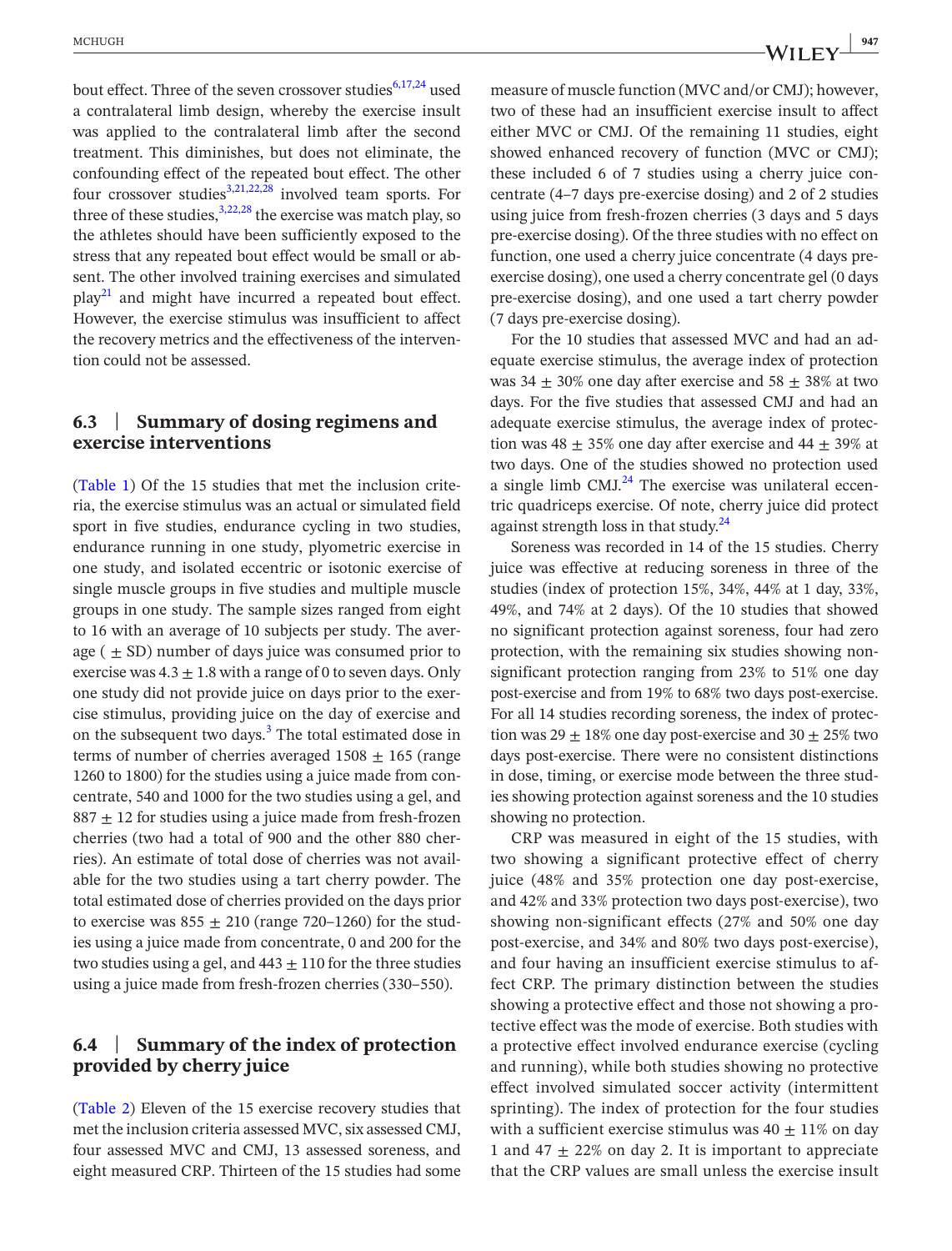involves a large metabolic stress over a prolonged time, for example, running a marathon. Thus, the index of protection of 35% on day 1 and 33% on day 2 following a marathon<sup>[8](#page-9-9)</sup> are statistically significant and of clinical relevance, whereas the larger values for the index of protection for CRP that did not reach statistical significance indicate exercise insults that did not result in large CRP values.

# **7** | **CONCLUSIONS**

# **7.1** | **Type of cherry juice or cherry product**

Studies using cherry juice from concentrate or juice from fresh-frozen cherries have consistently provided enhancement of recovery (at least one positive effect noted in 9 of 11 studies). No enhancements of recovery on the days after exercise were found for two studies using tart cherry concentrate gel or in two studies using a tart cherry powder (Tables [1](#page-5-0) and [2\)](#page-6-0). All of these studies used Montmorency cherries. No recovery studies have tested other tart cherry cultivars or sweet cherries.

## **7.2** | **Phenolic content of the cherry juice or product**

The reported phenolic content of the cherry products appears to be unrelated to the subsequent effects on indices of recovery. Total phenolic content was highest for the tart cherry powder,  $25-27$  but none of these studies showed effectiveness for enhancing recovery on the days after exercise. One of the studies $^{25}$  $^{25}$  $^{25}$  showed cortisol levels to be lower in the tart cherry group versus control at 24 and 48 hours post-exercise, but there were no differences between groups in strength, soreness, inflammation, or blood markers of muscle damage.

### **7.3** | **Timing of the dose: preexercise dosing**

Consuming cherry juice on the days prior to an exercise insult clearly protects muscle function across a range of types of physical exercise. Effects on soreness and systemic inflammation were more equivocal. Of the two studies that failed to show protection for a measure of muscle function, one used a tart cherry concentrate gel, starting supplementation on the day of the exercise insult, while the other used a 7-day pre-exercise supplementation with a tart cherry powder. The two studies with less than

three days of pre-exercise tart cherry consumption were both negative for all recovery metrics (both used a cherry concentrate gel). While the available data support preloading for several days prior to exercise, no conclusion can be reached on the possible additional benefit of continuing cherry juice consumption on the subsequent days. All studies have continued consumption through the recovery period. In reality, for athletes trying to facilitate recovery between games over the course of a season, the best strategy would be to maintain cherry juice consumption during the entire season. This recommendation applies to sports and physical activities, where the schedule does not facilitate adequate recovery time between exposures.

## **7.4** | **Concentrate versus freshfrozen juice**

While no study has directly compared a cherry juice concentrate to a juice from fresh-frozen cherries, there are two very comparable studies that provide some insight.<sup>[6,20](#page-9-5)</sup> Connolly et al. $<sup>6</sup>$  used a 3-day pre-exercise dose, continu-</sup> ing the day of exercise and for the next four days using a juice from fresh-frozen cherries. Lamb et al. $^{20}$  used a 4-day pre-exercise dose, continuing the day of exercise and for the next 3 days with a juice from concentrate. Both studies used eccentric elbow flexor exercise to induce damage; Lamb et al. used 50 eccentric isokinetic MVCs, and Connolly et al. used 40 eccentric isotonic MVCs. Connolly et al. showed beneficial effects for recovery of strength and soreness, while Lamb et al. showed no effects on strength or soreness. The strength loss in the control condition was comparable between studies 30% (Connolly et al) vs. 25% (Lamb et al) on day 1 and 27% vs. 22% on day 2. This indicates that the exercise insults were similar between studies. Strength loss in the cherry juice condition was 12% vs. 24% and 7% vs. 21%, respectively. These findings are consistent with the literature indicating that juice from freshfrozen tart cherries more readily affects total antioxidant status than juice from concentrate or tart cherry powder (see section 5.2).

## **7.5** | **Future directions**

It would be beneficial if future studies on the benefits of cherries for exercise recovery addressed the following outstanding issues:

a: Which type of cherry product is most effective in enhancing exercise recovery, juice from fresh-frozen cherries, juice from concentrate, or some type of cherry extract? A study comparing different products is superior to comparing published studies for resolving this issue.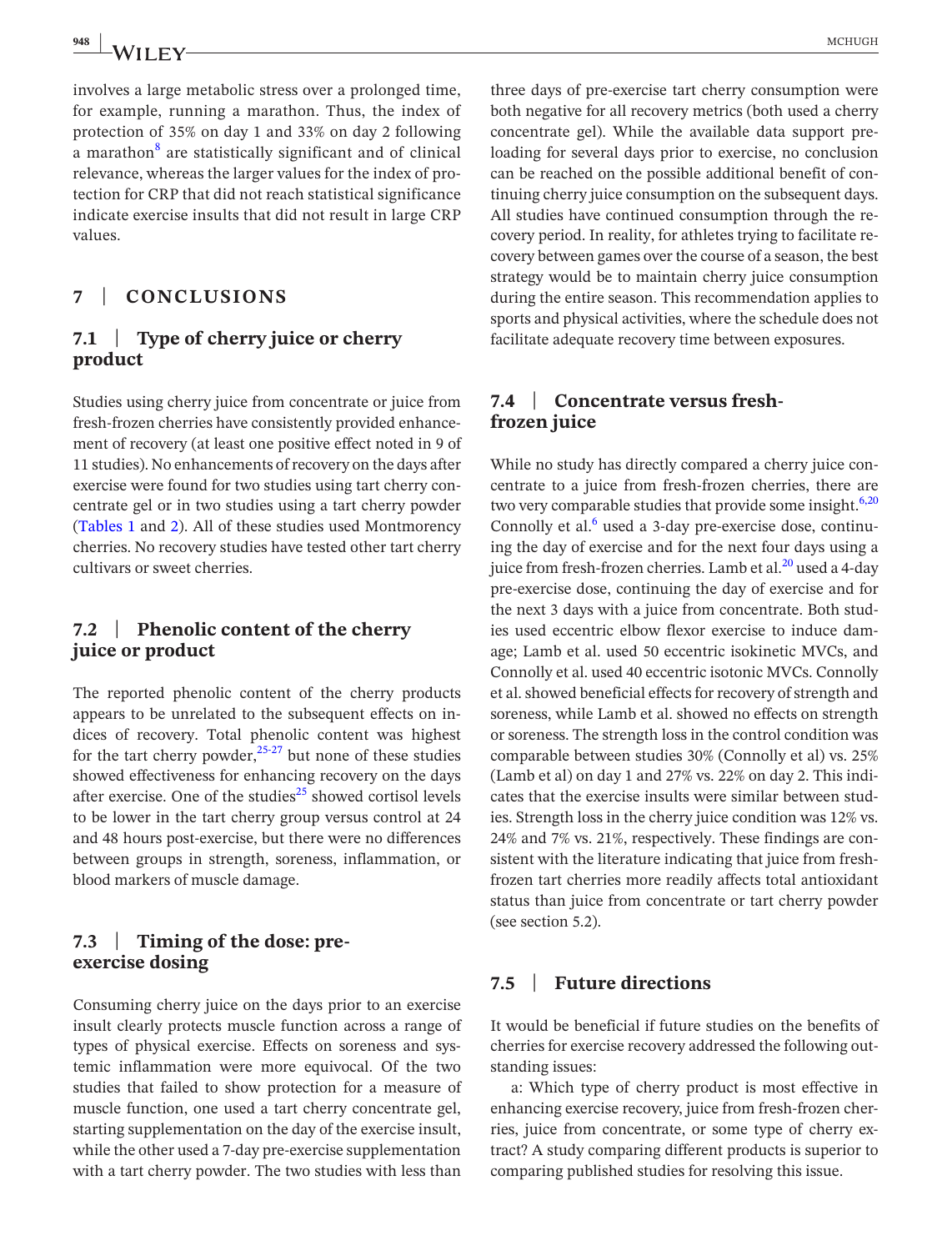b: What is the optimal daily dose for products that have been shown to be effective? To date, the daily intake has replicated the early studies that showed some benefits and there have been no dose comparison exercise recovery studies.

c: What are the relative contributions to enhanced recovery of pre-loading on the days prior to an exercise insult versus only loading on the day of and the days after the exercise? When is it too late to achieve a benefit?

d: What is the mechanism by which cherry juice enhances exercise recovery? Recovery effects are generally attributed to antioxidant and anti-inflammatory effects, but enhanced functional recovery has been more consistently shown than systemic antioxidant or anti-inflammatory effects.

e. Are other tart cherry cultivars as effective or more effective than Montmorency cherries in enhancing exercise recovery? To date, all studies have used products from Montmorency cherries.

# **8** | **PERSPECTIVES**

This review of the literature on the use of cherry juice in exercise recovery highlights the importance of timing for optimizing the beneficial effects. The term precovery is used to emphasize this timing issue. It takes several days of consuming cherry juice to induce measurable changes in markers of antioxidant status $8,31$  or systemic inflammation.<sup>10,33</sup> While the absence of such changes after a dosing regimen, prior to an exercise insult, does not preclude a subsequent post-exercise benefit, it does point to the potential for a greater benefit with a precovery versus recovery regimen. This conclusion is supported by the fact that the only study failing to show a benefit of cherry juice for a measure of muscle function on the days after an exercise insult did not provide juice on the days prior to the exer- $\text{cise.}^3$  $\text{cise.}^3$  Based on the extensive research on tart cherry juice, it can be recommended that consuming at least one serving a day for several days prior to an exercise insult will provide an accelerated recovery of function on the days after the exercise.

#### **DATA AVAILABILITY STATEMENT**

This is a review paper with no data

#### **ORCID**

*Malachy P. McHugh* **b** [https://orcid.](https://orcid.org/0000-0002-8371-8151) [org/0000-0002-8371-8151](https://orcid.org/0000-0002-8371-8151)

#### **REFERENCES**

<span id="page-9-0"></span>1. Hill JA, Keane KM, Quinlan R, Howatson G. Tart cherry supplementation and recovery from strenuous exercise: a

systematic review and meta-analysis. *Int J Sport Nutr Exerc Metab*. 2021;31(2):154-167.

- <span id="page-9-1"></span>2. Collins J, Maughan RJ, Gleeson M, et al. UEFA expert group statement on nutrition in elite football. current evidence to inform practical recommendations and guide future research. *Br J Sports Med*. 2021;55(8):416.
- <span id="page-9-2"></span>3. Abbott W, Brashill C, Brett A, Clifford T. Tart cherry juice: no effect on muscle function loss or muscle soreness in professional soccer players after a match. *Int J Sports Physiol Perform*. 2020;15(2):249-254.
- <span id="page-9-3"></span>4. Jacob RA, Spinozzi GM, Simon VA, et al. Consumption of cherries lowers plasma urate in healthy women. *J Nutr*. 2003;133(6):1826-1829.
- <span id="page-9-4"></span>5. Kelley DS, Rasooly R, Jacob RA, Kader AA, Mackey BE. Consumption of Bing sweet cherries lowers circulating concentrations of inflammation markersin healthy men and women.*J Nutr*. 2006;136(4):981-986.
- <span id="page-9-5"></span>6. Connolly DA, McHugh MP, Padilla-Zakour OI. Efficacy of a tart cherry juice blend in preventing the symptoms of muscle damage. *Br J Sports Med*. 2006;40(8):679-683.
- <span id="page-9-6"></span>7. Traustadóttir T, Davies SS, Stock AA, et al. Tart cherry juice decreases oxidative stress in healthy older men and women. *J Nutr*. 2009;139(10):1896-1900.
- <span id="page-9-9"></span>8. Howatson G, McHugh MP, Hill JA, et al. Influence of tart cherry juice on indices of recovery following marathon running. *Scand J Med Sci Sports*. 2010;20(6):843-852.
- 9. Pigeon WR, Carr M, Gorman C, Perlis ML. Effects of a tart cherry juice beverage on the sleep of older adults with insomnia: a pilot study. *J Med Food*. 2010;13(3):579-583.
- <span id="page-9-10"></span>10. Schumacher HR, Pullman-Mooar S, Gupta SR, et al. Randomized double-blind crossover study of the efficacy of a tart cherry juice blend in treatment of osteoarthritis (OA) of the knee. *Osteoarthritis Cartilage*. 2013;21(8):1035-1041.
- <span id="page-9-7"></span>11. Kelley DS, Adkins Y, Laugero KD. A Review of the Health Benefits of Cherries. *Nutrients*. 2018;10(3):368.
- 12. Ducharme NG, Fortier LA, Kraus MS, et al. Effect of a tart cherry juice blend on exercise-induced muscle damage in horses. *Am J Vet Res*. 2009;70(6):758-763.
- <span id="page-9-15"></span>13. Hillman AR, Taylor BCR, Thompkins D. The effects of tart cherry juice with whey protein on the signs and symptoms of exercise-induced muscle damage following plyometric exercise. *J Funct Foods*. 2017;29:185-192. doi:[10.1016/j.](https://doi.org/10.1016/j.jff.2016.12.026) [jff.2016.12.026](https://doi.org/10.1016/j.jff.2016.12.026)
- <span id="page-9-13"></span>14. Bell PG, Stevenson E, Davison GW, Howatson G. The effects of montmorency tart cherry concentrate supplementation on recovery following prolonged, intermittent exercise. *Nutrients*. 2016;8(7):441.
- <span id="page-9-11"></span>15. Bell PG, Walshe IH, Davison GW, Stevenson E, Howatson G. Montmorency cherries reduce the oxidative stress and inflammatory responses to repeated days high-intensity stochastic cycling. *Nutrients*. 2014;6(2):829-843.
- <span id="page-9-12"></span>16. Bell PG, Walshe IH, Davison GW, Stevenson EJ, Howatson G. Recovery facilitation with Montmorency cherries following high-intensity, metabolically challenging exercise. *Appl Physiol Nutr Metab*. 2015;40(4):414-423.
- <span id="page-9-8"></span>17. BowtellJL,SumnersDP,DyerA,FoxP,MilevaKN.Montmorency cherry juice reduces muscle damage caused by intensive strength exercise. *Med Sci Sports Exerc*. 2011;43(8):1544-1551.
- <span id="page-9-14"></span>18. Brown MA, Stevenson EJ, Howatson G. Montmorency tart cherry (Prunus cerasus L.) supplementation accelerates